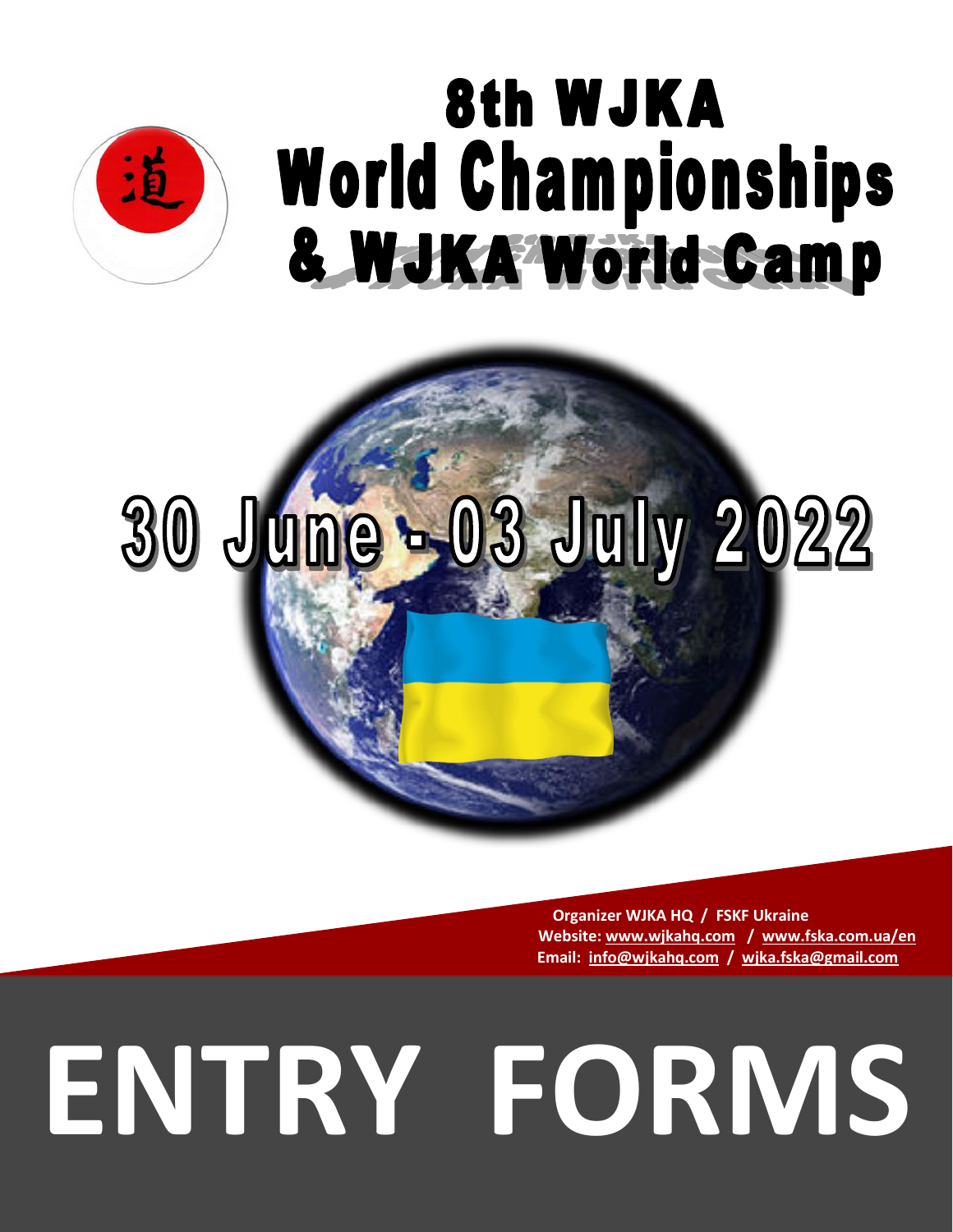# **WORLD JKA KARATE ASSOCIATION**

# **8 th WJKA WORLD CHAMPIONSHIPS & WJKA WORLD CAMP**

# **30 June - 03 July 2022**

#### **ORGANIZATION DETAILS**

| Country:        |
|-----------------|
| Organization:   |
| Address:        |
| PC + Place:     |
| Phone:          |
| E-mail:         |
| Contact person: |

#### **ARRIVALS & DEPARTURES**

| Arrival date:         | Гіmе:              |
|-----------------------|--------------------|
| Airport:              |                    |
| Airline:              | Flight number:     |
| Other transportation: | Number of persons: |

| Departure date: | Time:          |
|-----------------|----------------|
| Airport:        |                |
| Airline:        | Flight number: |

**Forms send to [info@wjkahq.com](mailto:info@wjkahq.com) / [wjka.fska@gmail.com](mailto:wjka.fska@gmail.com) before 1st MAY 2022**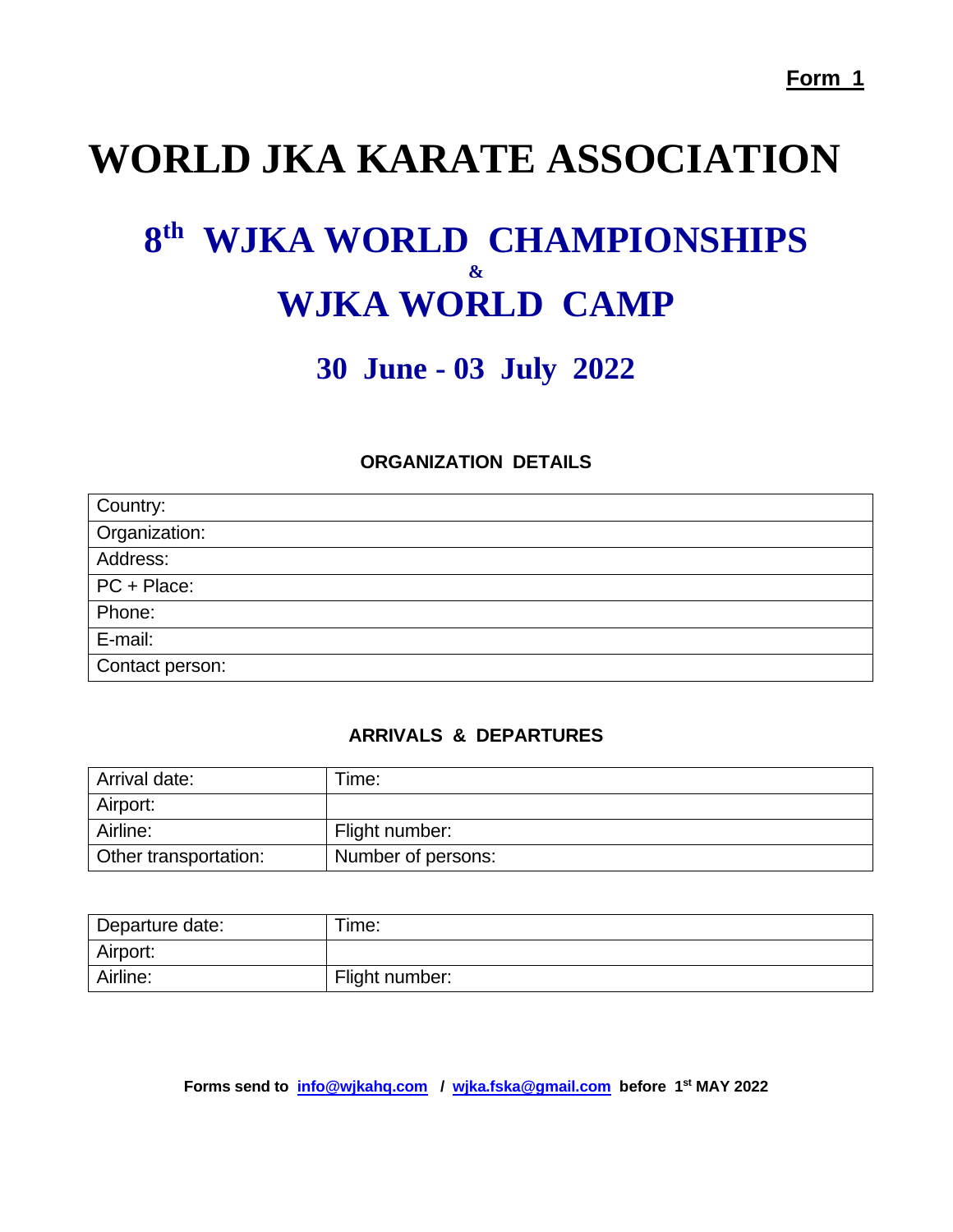# **WORLD JKA KARATE ASSOCIATION 8 th WJKA WORLD CHAMPIONSHIPS & WJKA WORLD CAMP**

### **30 June - 03 July 2022**

| CO<br><b>OUNTRY:</b> |  |
|----------------------|--|
| ORGANIZATION:        |  |

#### **HEAD OF DELEGATION**

| Name | .<br>∽<br>Position | DL.<br>noto      |
|------|--------------------|------------------|
| А    |                    | Yes<br><b>NC</b> |

#### **COACH / MANAGER**

| Name           | Position | Photo     |
|----------------|----------|-----------|
| $\overline{A}$ |          | Yes<br>No |
| $\sim$<br>∠    |          | No<br>Yes |

#### **REFEREES**

| Name | Ranking | Photo           |
|------|---------|-----------------|
|      |         | $'$ No<br>Yes / |
| റ    |         | Yes / No        |
| 3    |         | Yes / No        |
| Δ    |         | No<br>Yes,      |

#### **TABLE OFFICIALS**

| Name | Ranking | Photo                              |
|------|---------|------------------------------------|
| 4    |         | Yes /<br>$'$ No                    |
| 2    |         | $^{\prime}$ No $_{\cdot}$<br>Yes / |
| 3    |         | Yes / No                           |
| 4    |         | No<br>Yes.                         |

Date Signature of Coach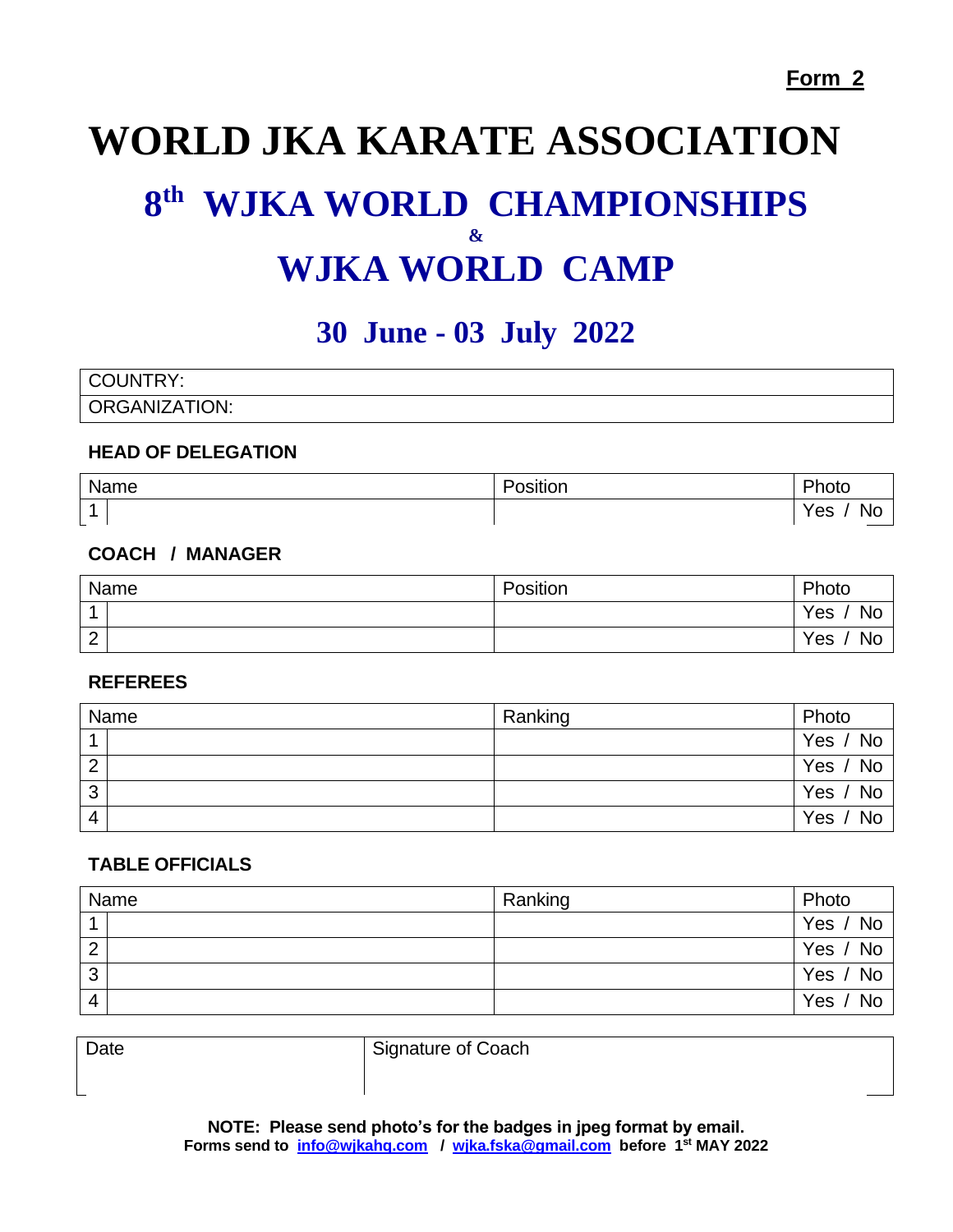# **WJKA World Camp**

| Nr.            | Name + First Name | Sex | Grade | Age | Date of Birth | <b>World Camp</b><br>fee |
|----------------|-------------------|-----|-------|-----|---------------|--------------------------|
| $\mathbf 1$    |                   |     |       |     |               |                          |
| $\overline{2}$ |                   |     |       |     |               |                          |
| $\overline{3}$ |                   |     |       |     |               |                          |
| $\overline{4}$ |                   |     |       |     |               |                          |
| $\overline{5}$ |                   |     |       |     |               |                          |
| $\overline{6}$ |                   |     |       |     |               |                          |
| $\overline{7}$ |                   |     |       |     |               |                          |
| $\bf 8$        |                   |     |       |     |               |                          |
| $\overline{9}$ |                   |     |       |     |               |                          |
| 10             |                   |     |       |     |               |                          |
| 11             |                   |     |       |     |               |                          |
| 12             |                   |     |       |     |               |                          |
| 13             |                   |     |       |     |               |                          |
| 14             |                   |     |       |     |               |                          |
| 15             |                   |     |       |     |               |                          |
| 16             |                   |     |       |     |               |                          |
| 17             |                   |     |       |     |               |                          |
| 18             |                   |     |       |     |               |                          |
| 19             |                   |     |       |     |               |                          |
| 20             |                   |     |       |     |               |                          |
| 21             |                   |     |       |     |               |                          |
| 22             |                   |     |       |     |               |                          |
| 23             |                   |     |       |     |               |                          |
| 24             |                   |     |       |     |               |                          |
| 25             |                   |     |       |     |               |                          |
| 26             |                   |     |       |     |               |                          |
| 27             |                   |     |       |     |               |                          |
| 28             |                   |     |       |     |               |                          |
| 29             |                   |     |       |     |               |                          |
| 30             |                   |     |       |     |               |                          |

**Total fee WJKA WORLD CAMP Euro**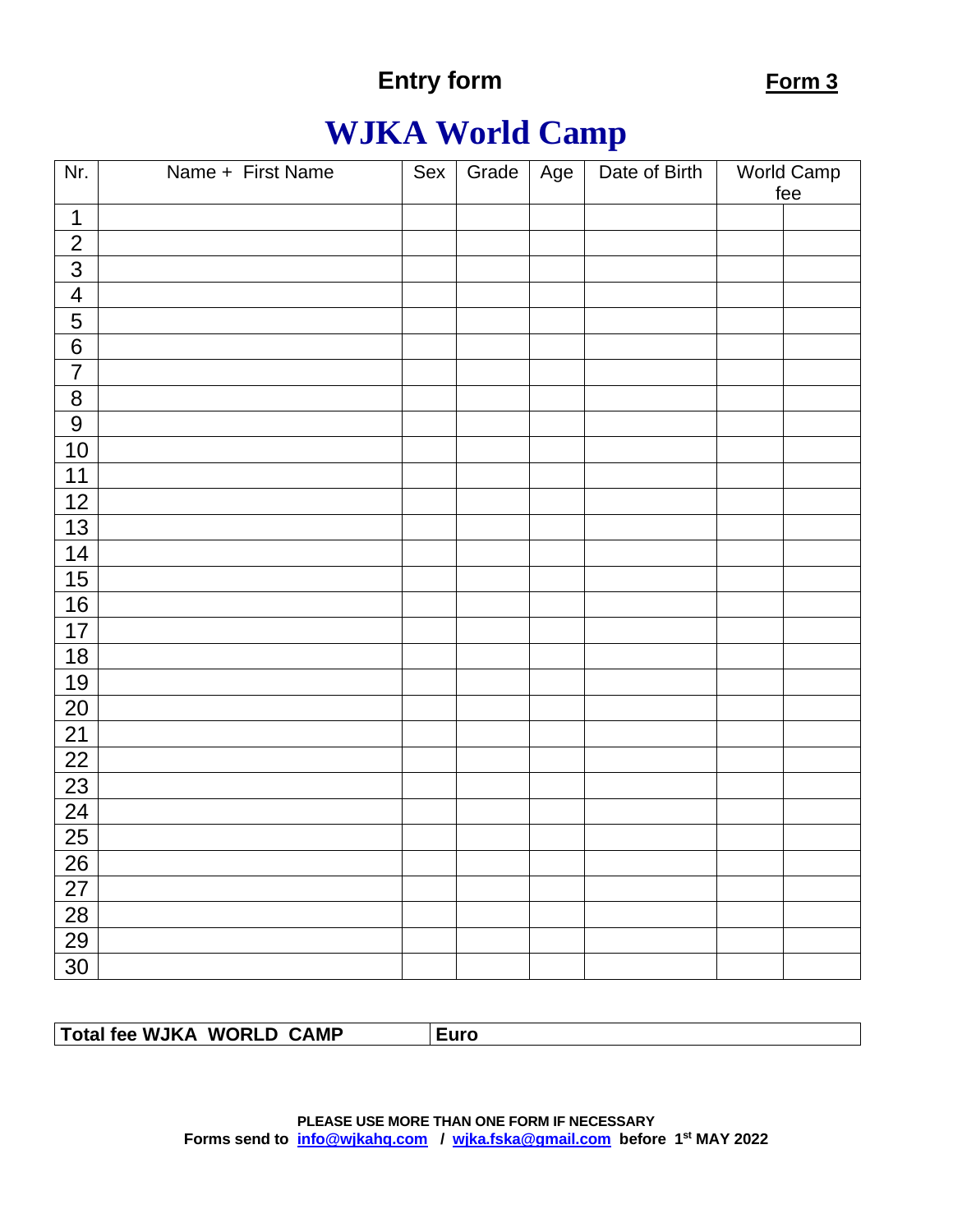# **International WJKA Dan Examination**

| 1.                      |                                          |                   |  |
|-------------------------|------------------------------------------|-------------------|--|
| Name:                   |                                          | M/F               |  |
| Address:                |                                          |                   |  |
| PC Place:               |                                          |                   |  |
| Country:                |                                          | Email:            |  |
| Date of Birth:          |                                          | Phone:            |  |
| <b>WJKA Grade:</b>      |                                          | <b>WJKA Lic.:</b> |  |
| <b>WJKA Member nr.:</b> |                                          | Member of Org.:   |  |
| Registration for:       | Dan Examination fee + Registration fee : |                   |  |
| 1. Dan<br>O             | € 100<br>O                               |                   |  |
| O<br>2. Dan             | € 100<br>O                               |                   |  |
| $\mathsf{O}$<br>3. Dan  | € 200<br>O                               |                   |  |
| O<br>4. Dan             | € 200<br>O                               |                   |  |
| O<br>5. Dan             | € 300<br>O                               |                   |  |
| 6. Dan<br>O             | € 300<br>O                               |                   |  |

| 2.                       |                                          |                   |     |
|--------------------------|------------------------------------------|-------------------|-----|
| Name:                    |                                          |                   | M/F |
| Address:                 |                                          |                   |     |
| PC Place:                |                                          |                   |     |
| Country:                 |                                          | Email:            |     |
| Date of Birth:           |                                          | Phone:            |     |
| <b>WJKA Grade:</b>       |                                          | <b>WJKA Lic.:</b> |     |
| <b>WJKA Member nr.:</b>  |                                          | Member of Org.:   |     |
| Registration for:        | Dan Examination fee + Registration fee : |                   |     |
| 1. Dan<br>O              | € 100<br>O                               |                   |     |
| 2. Dan<br>O              | € 100<br>O                               |                   |     |
| $\overline{O}$<br>3. Dan | € 200<br>O                               |                   |     |
| $\circ$<br>4. Dan        | € 200<br>O                               |                   |     |
| O<br>5. Dan              | € 300<br>O                               |                   |     |
| 6. Dan<br>O              | € 300<br>Ω                               |                   |     |

| Total fee Dan Examinations | <b>Euro</b> |
|----------------------------|-------------|
|                            |             |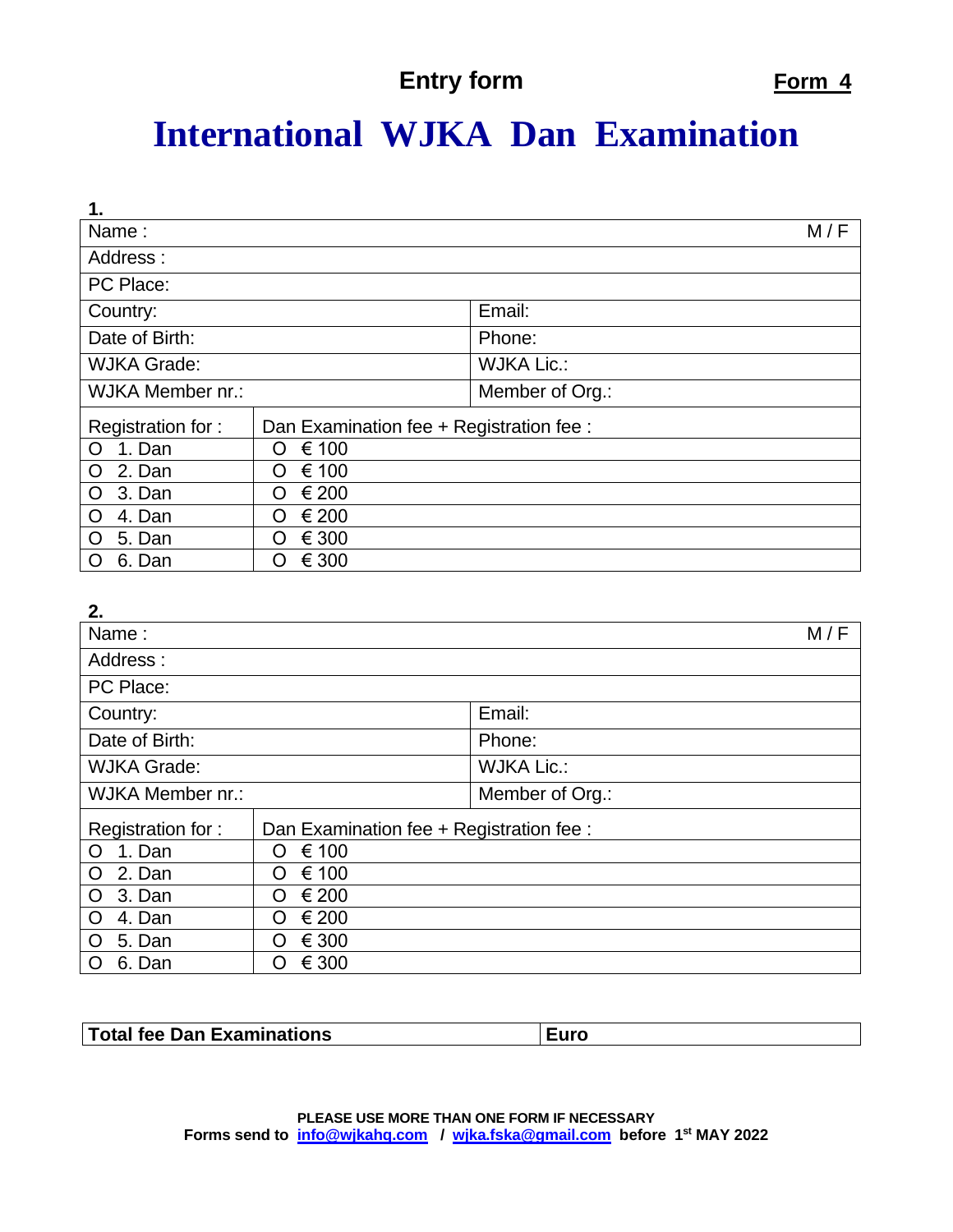# **th WJKA WORLD CHAMPIONSHIPS**

#### **KATA INDIVIDUAL**

| Nr.             | Name + First Name | Sex | Grade | Age | Date of Birth | Kata | $\overline{Fe}$ e |
|-----------------|-------------------|-----|-------|-----|---------------|------|-------------------|
| $\mathbf 1$     |                   |     |       |     |               |      |                   |
| $\overline{2}$  |                   |     |       |     |               |      |                   |
| $\overline{3}$  |                   |     |       |     |               |      |                   |
| $\overline{4}$  |                   |     |       |     |               |      |                   |
| $\frac{5}{6}$   |                   |     |       |     |               |      |                   |
|                 |                   |     |       |     |               |      |                   |
| $\overline{7}$  |                   |     |       |     |               |      |                   |
| $\overline{8}$  |                   |     |       |     |               |      |                   |
| 9               |                   |     |       |     |               |      |                   |
| 10              |                   |     |       |     |               |      |                   |
| 11              |                   |     |       |     |               |      |                   |
| 12              |                   |     |       |     |               |      |                   |
| 13              |                   |     |       |     |               |      |                   |
| 14              |                   |     |       |     |               |      |                   |
| 15              |                   |     |       |     |               |      |                   |
| 16              |                   |     |       |     |               |      |                   |
| 17              |                   |     |       |     |               |      |                   |
| 18              |                   |     |       |     |               |      |                   |
| 19              |                   |     |       |     |               |      |                   |
| 20              |                   |     |       |     |               |      |                   |
| $\overline{21}$ |                   |     |       |     |               |      |                   |
| $\overline{22}$ |                   |     |       |     |               |      |                   |
| 23              |                   |     |       |     |               |      |                   |
| 24              |                   |     |       |     |               |      |                   |
| $\overline{25}$ |                   |     |       |     |               |      |                   |
| 26              |                   |     |       |     |               |      |                   |
| $\overline{27}$ |                   |     |       |     |               |      |                   |
| $\overline{28}$ |                   |     |       |     |               |      |                   |
| 29              |                   |     |       |     |               |      |                   |
| 30              |                   |     |       |     |               |      |                   |

**Total fee Kata Individual Euro**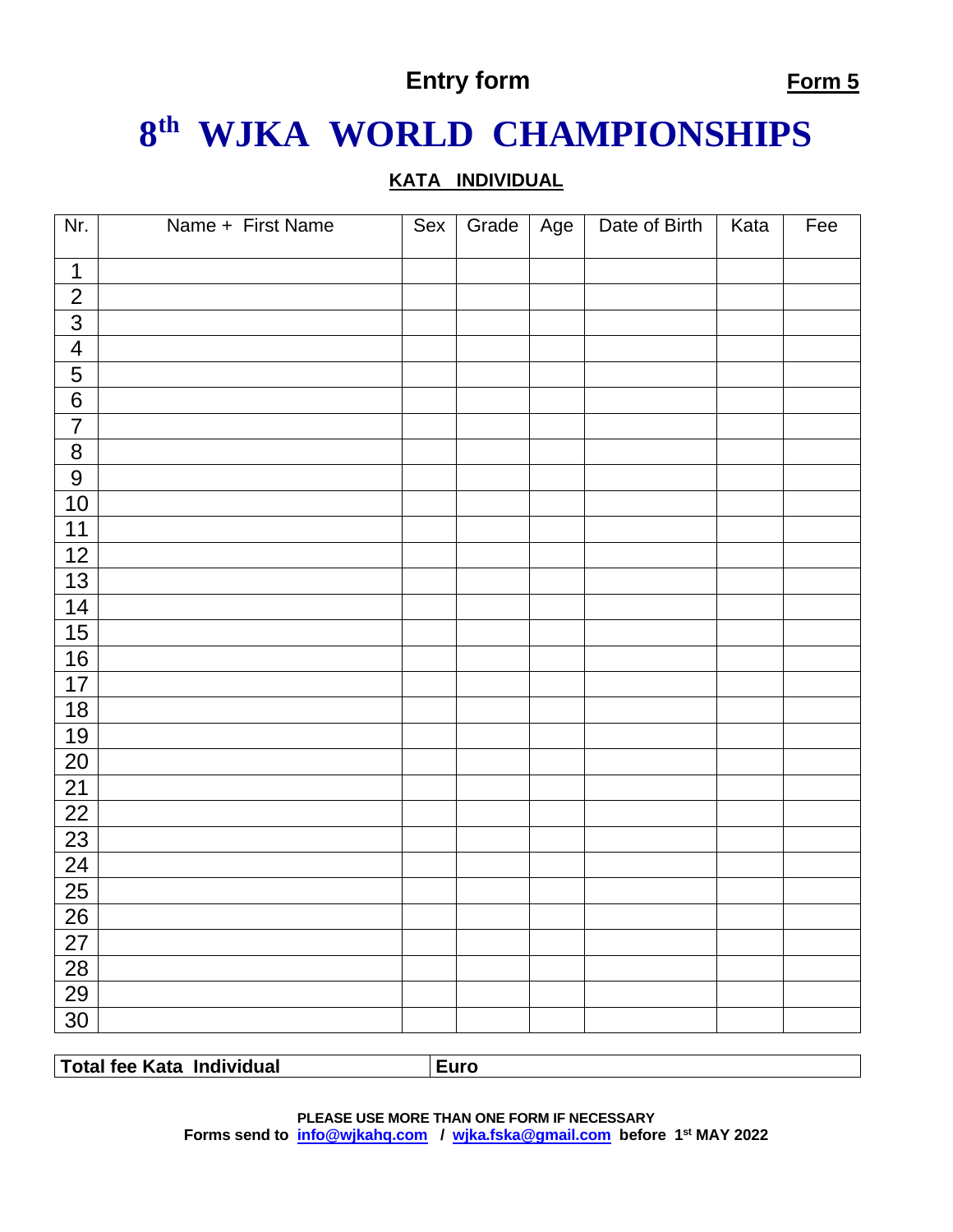# **th WJKA WORLD CHAMPIONSHIPS**

#### **KATA ASAI RYU**

| Nr.             | Name + First Name | Sex | Grade | Age | Date of Birth | Kata<br>Asai Ryu | Fee |
|-----------------|-------------------|-----|-------|-----|---------------|------------------|-----|
| $\mathbf 1$     |                   |     |       |     |               |                  |     |
| $\overline{2}$  |                   |     |       |     |               |                  |     |
| $\overline{3}$  |                   |     |       |     |               |                  |     |
| $\overline{4}$  |                   |     |       |     |               |                  |     |
| $\overline{5}$  |                   |     |       |     |               |                  |     |
| $\overline{6}$  |                   |     |       |     |               |                  |     |
| $\overline{7}$  |                   |     |       |     |               |                  |     |
| $\overline{8}$  |                   |     |       |     |               |                  |     |
| $\overline{9}$  |                   |     |       |     |               |                  |     |
| 10              |                   |     |       |     |               |                  |     |
| 11              |                   |     |       |     |               |                  |     |
| 12              |                   |     |       |     |               |                  |     |
| 13              |                   |     |       |     |               |                  |     |
| 14              |                   |     |       |     |               |                  |     |
| 15              |                   |     |       |     |               |                  |     |
| 16              |                   |     |       |     |               |                  |     |
| 17              |                   |     |       |     |               |                  |     |
| 18              |                   |     |       |     |               |                  |     |
| 19              |                   |     |       |     |               |                  |     |
| 20              |                   |     |       |     |               |                  |     |
| 21              |                   |     |       |     |               |                  |     |
| 22              |                   |     |       |     |               |                  |     |
| $\overline{23}$ |                   |     |       |     |               |                  |     |
| 24              |                   |     |       |     |               |                  |     |
| $\overline{25}$ |                   |     |       |     |               |                  |     |
| <u>26</u>       |                   |     |       |     |               |                  |     |
| $\overline{27}$ |                   |     |       |     |               |                  |     |
| 28              |                   |     |       |     |               |                  |     |
| $\overline{29}$ |                   |     |       |     |               |                  |     |
| 30              |                   |     |       |     |               |                  |     |

**Total fee Kata Asai Ryu Euro**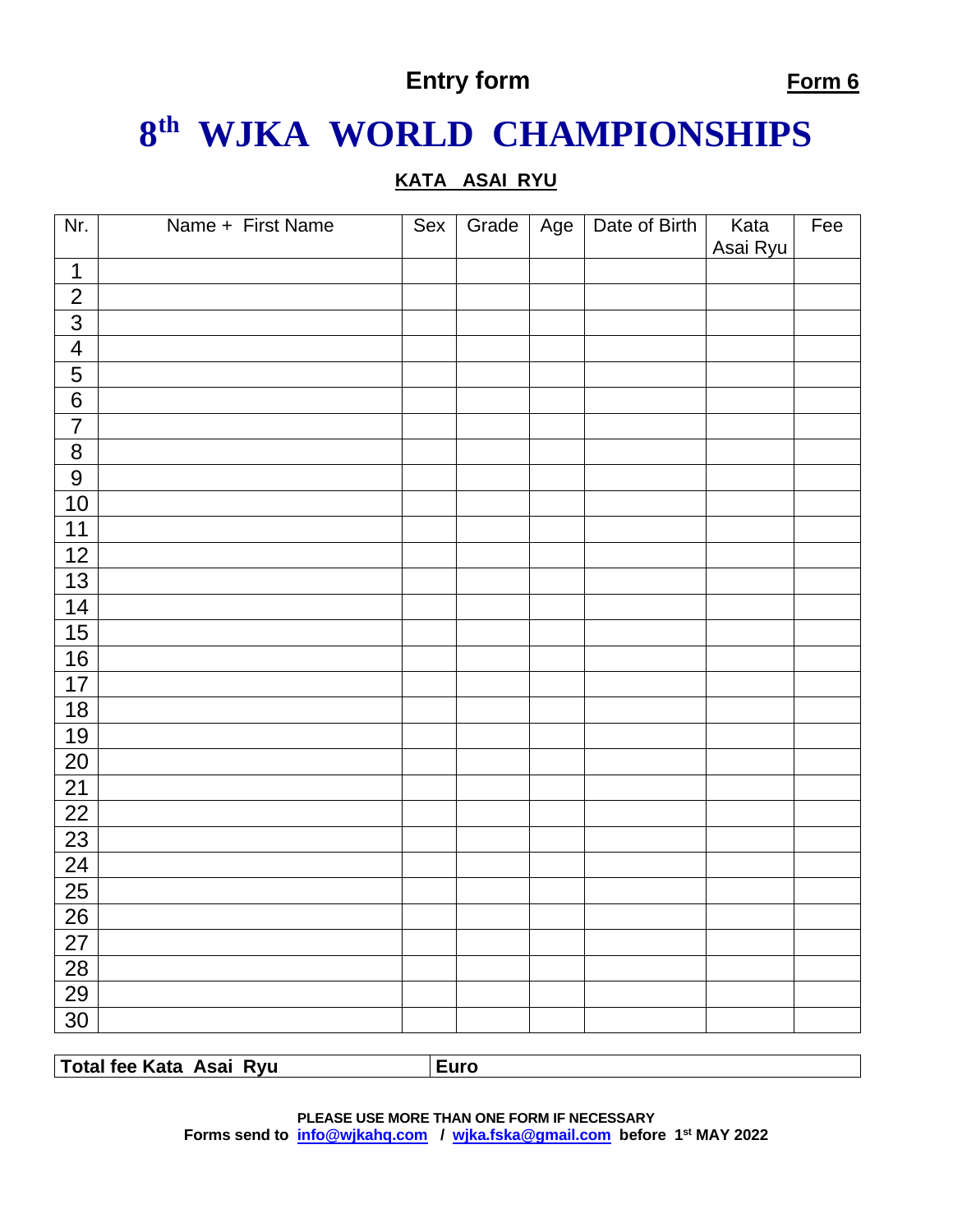# **th WJKA WORLD CHAMPIONSHIPS**

#### **KUMITE INDIVIDUAL**

| Nr.             | Name + First Name | Sex | Grade | Age | Date of Birth | Kata | Fee |
|-----------------|-------------------|-----|-------|-----|---------------|------|-----|
| $\mathbf 1$     |                   |     |       |     |               |      |     |
| $\overline{2}$  |                   |     |       |     |               |      |     |
| $\frac{3}{4}$   |                   |     |       |     |               |      |     |
|                 |                   |     |       |     |               |      |     |
| $\frac{5}{6}$   |                   |     |       |     |               |      |     |
|                 |                   |     |       |     |               |      |     |
| $\overline{7}$  |                   |     |       |     |               |      |     |
| $\overline{8}$  |                   |     |       |     |               |      |     |
| $\overline{9}$  |                   |     |       |     |               |      |     |
| 10              |                   |     |       |     |               |      |     |
| 11              |                   |     |       |     |               |      |     |
| 12              |                   |     |       |     |               |      |     |
| 13              |                   |     |       |     |               |      |     |
| 14              |                   |     |       |     |               |      |     |
| 15              |                   |     |       |     |               |      |     |
| 16              |                   |     |       |     |               |      |     |
| 17              |                   |     |       |     |               |      |     |
| 18              |                   |     |       |     |               |      |     |
| 19              |                   |     |       |     |               |      |     |
| 20              |                   |     |       |     |               |      |     |
| 21              |                   |     |       |     |               |      |     |
| $\overline{22}$ |                   |     |       |     |               |      |     |
| 23              |                   |     |       |     |               |      |     |
| 24              |                   |     |       |     |               |      |     |
| $\overline{25}$ |                   |     |       |     |               |      |     |
| <u>26</u>       |                   |     |       |     |               |      |     |
| $\overline{27}$ |                   |     |       |     |               |      |     |
| 28              |                   |     |       |     |               |      |     |
| 29              |                   |     |       |     |               |      |     |
| 30              |                   |     |       |     |               |      |     |

**Total fee Kumite Individual Euro**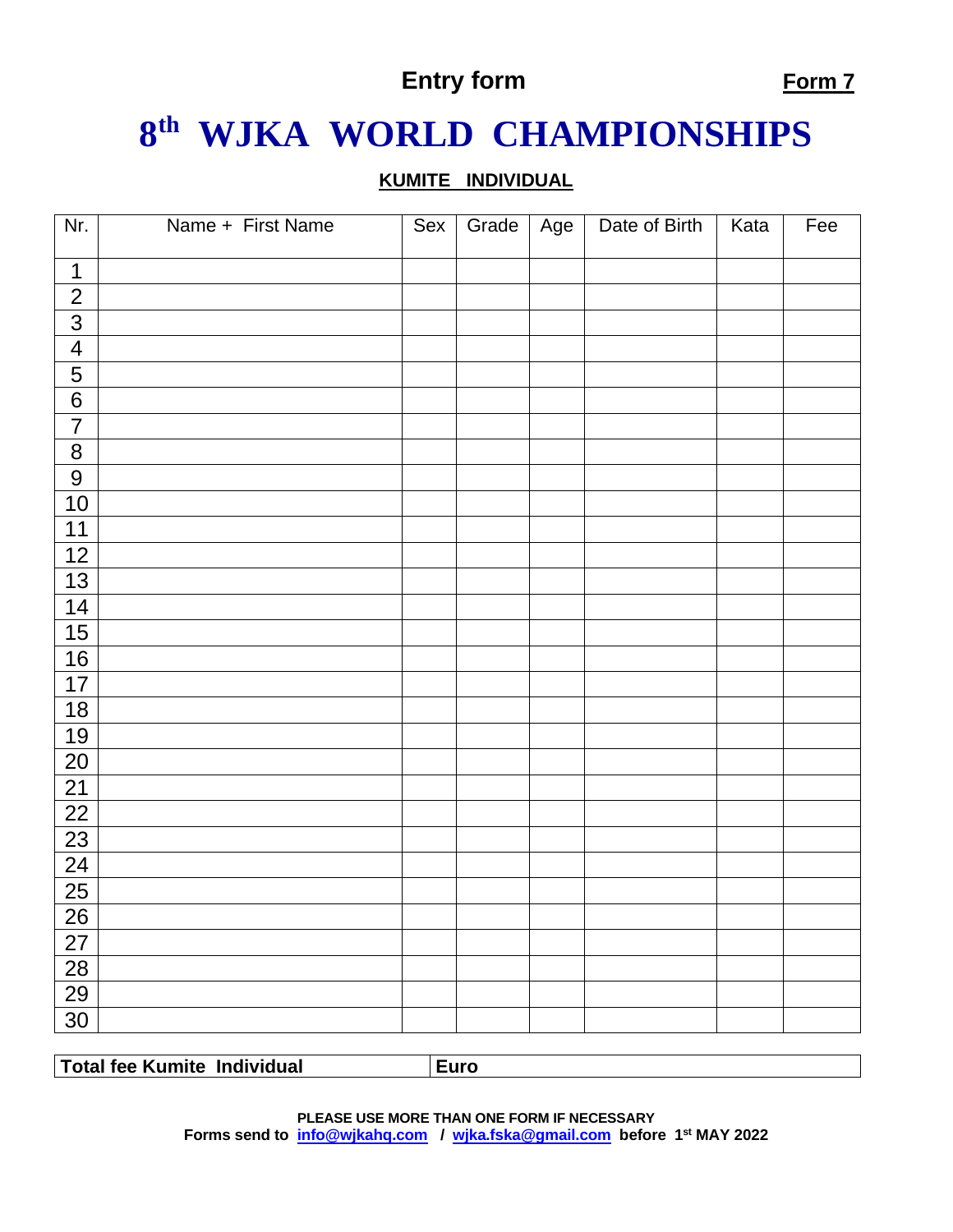# **th WJKA WORLD CHAMPIONSHIPS**

#### **KATA TEAMS**

| Nr.               | Name + First Name           | Sex  | Grade | Age | Date of Birth | Fee |  |  |
|-------------------|-----------------------------|------|-------|-----|---------------|-----|--|--|
|                   | Team 1                      |      |       |     |               |     |  |  |
| 1                 |                             |      |       |     |               |     |  |  |
| $\overline{2}$    |                             |      |       |     |               |     |  |  |
| $\overline{3}$    |                             |      |       |     |               |     |  |  |
| Team <sub>2</sub> |                             |      |       |     |               |     |  |  |
| 1                 |                             |      |       |     |               |     |  |  |
| $\overline{2}$    |                             |      |       |     |               |     |  |  |
| $\overline{3}$    |                             |      |       |     |               |     |  |  |
| Team 3            |                             |      |       |     |               |     |  |  |
| 1                 |                             |      |       |     |               |     |  |  |
| $\overline{2}$    |                             |      |       |     |               |     |  |  |
| $\overline{3}$    |                             |      |       |     |               |     |  |  |
| Team 4            |                             |      |       |     |               |     |  |  |
| 1                 |                             |      |       |     |               |     |  |  |
| $\overline{2}$    |                             |      |       |     |               |     |  |  |
| $\overline{3}$    |                             |      |       |     |               |     |  |  |
| Team 5            |                             |      |       |     |               |     |  |  |
| $\mathbf 1$       |                             |      |       |     |               |     |  |  |
| $\overline{2}$    |                             |      |       |     |               |     |  |  |
| $\overline{3}$    |                             |      |       |     |               |     |  |  |
| Team 6            |                             |      |       |     |               |     |  |  |
| 1                 |                             |      |       |     |               |     |  |  |
| $\overline{2}$    |                             |      |       |     |               |     |  |  |
| $\overline{3}$    |                             |      |       |     |               |     |  |  |
| Team 7            |                             |      |       |     |               |     |  |  |
| $\mathbf{1}$      |                             |      |       |     |               |     |  |  |
| $\overline{2}$    |                             |      |       |     |               |     |  |  |
| $\overline{3}$    |                             |      |       |     |               |     |  |  |
| Team 8            |                             |      |       |     |               |     |  |  |
| 1                 |                             |      |       |     |               |     |  |  |
| $\overline{2}$    |                             |      |       |     |               |     |  |  |
| 3                 |                             |      |       |     |               |     |  |  |
|                   |                             |      |       |     |               |     |  |  |
|                   | <b>Total fee Kata teams</b> | Euro |       |     |               |     |  |  |

**PLEASE USE MORE THAN ONE FORM IF NECESSARY Forms send to [info@wjkahq.com](mailto:info@wjkahq.com) / [wjka.fska@gmail.com](mailto:wjka.fska@gmail.com) before 1st MAY 2022**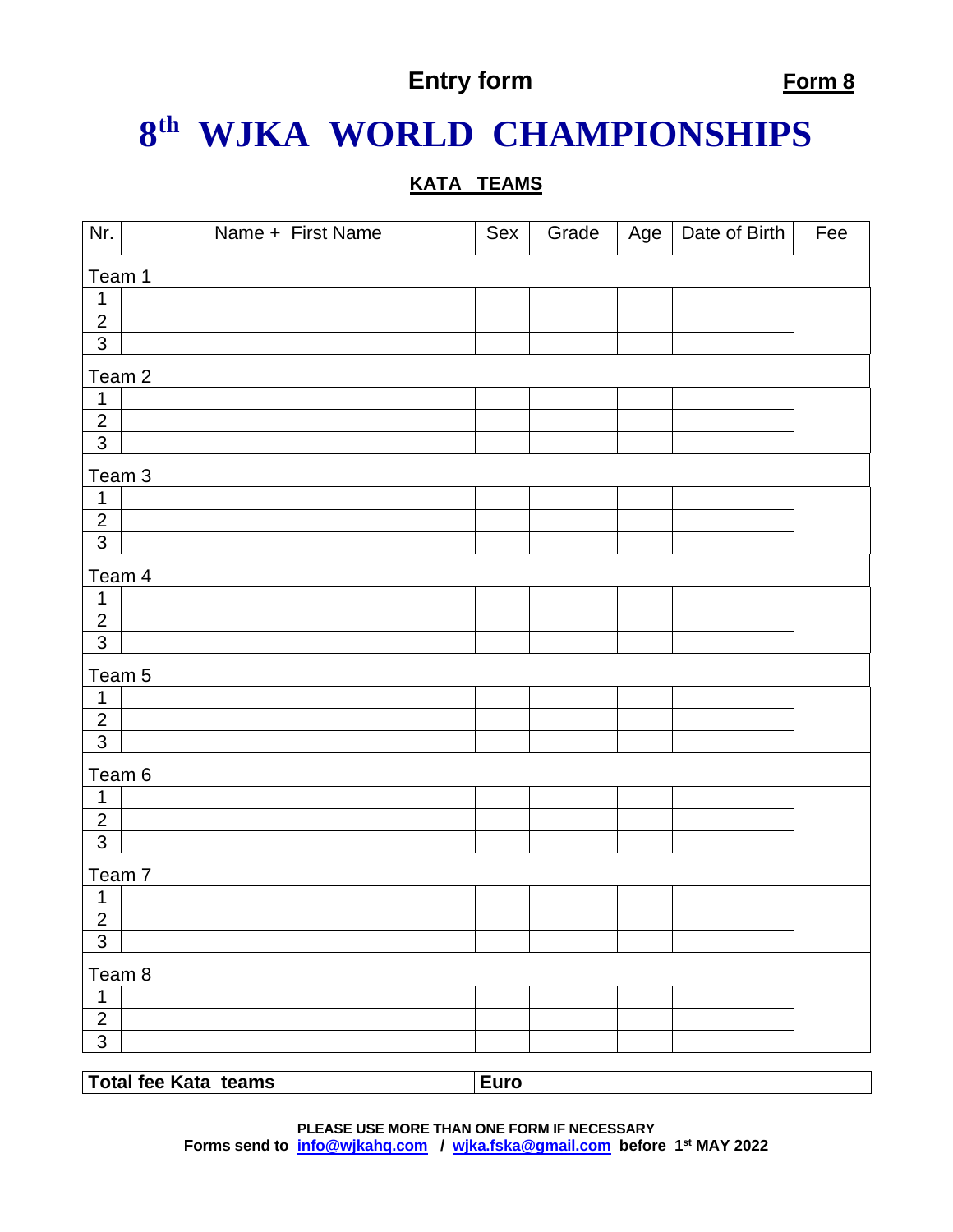# **th WJKA WORLD CHAMPIONSHIPS**

#### **KUMITE TEAMS**

| Nr.               | Name + First Name             | Sex         | Grade | Age | Date of Birth | Fee |  |  |
|-------------------|-------------------------------|-------------|-------|-----|---------------|-----|--|--|
|                   | Team 1                        |             |       |     |               |     |  |  |
| 1                 |                               |             |       |     |               |     |  |  |
| $\overline{2}$    |                               |             |       |     |               |     |  |  |
| $\mathbf{3}$      |                               |             |       |     |               |     |  |  |
| Team 2            |                               |             |       |     |               |     |  |  |
| $\mathbf 1$       |                               |             |       |     |               |     |  |  |
| $\overline{2}$    |                               |             |       |     |               |     |  |  |
| $\overline{3}$    |                               |             |       |     |               |     |  |  |
| Team 3            |                               |             |       |     |               |     |  |  |
| 1                 |                               |             |       |     |               |     |  |  |
| $\overline{2}$    |                               |             |       |     |               |     |  |  |
| $\overline{3}$    |                               |             |       |     |               |     |  |  |
| Team 4            |                               |             |       |     |               |     |  |  |
| 1                 |                               |             |       |     |               |     |  |  |
| $\overline{2}$    |                               |             |       |     |               |     |  |  |
| $\overline{3}$    |                               |             |       |     |               |     |  |  |
| Team 5            |                               |             |       |     |               |     |  |  |
| $\mathbf 1$       |                               |             |       |     |               |     |  |  |
| $\overline{2}$    |                               |             |       |     |               |     |  |  |
| $\overline{3}$    |                               |             |       |     |               |     |  |  |
| Team 6            |                               |             |       |     |               |     |  |  |
| 1                 |                               |             |       |     |               |     |  |  |
| $\overline{2}$    |                               |             |       |     |               |     |  |  |
| $\overline{3}$    |                               |             |       |     |               |     |  |  |
| Team <sub>7</sub> |                               |             |       |     |               |     |  |  |
| 1                 |                               |             |       |     |               |     |  |  |
| $\overline{2}$    |                               |             |       |     |               |     |  |  |
| $\overline{3}$    |                               |             |       |     |               |     |  |  |
| Team 8            |                               |             |       |     |               |     |  |  |
| 1                 |                               |             |       |     |               |     |  |  |
| $\overline{2}$    |                               |             |       |     |               |     |  |  |
| $\overline{3}$    |                               |             |       |     |               |     |  |  |
|                   | <b>Total fee Kumite teams</b> | <b>Euro</b> |       |     |               |     |  |  |

**PLEASE USE MORE THAN ONE FORM IF NECESSARY Forms send to [info@wjkahq.com](mailto:info@wjkahq.com) / [wjka.fska@gmail.com](mailto:wjka.fska@gmail.com) before 1st MAY 2022**